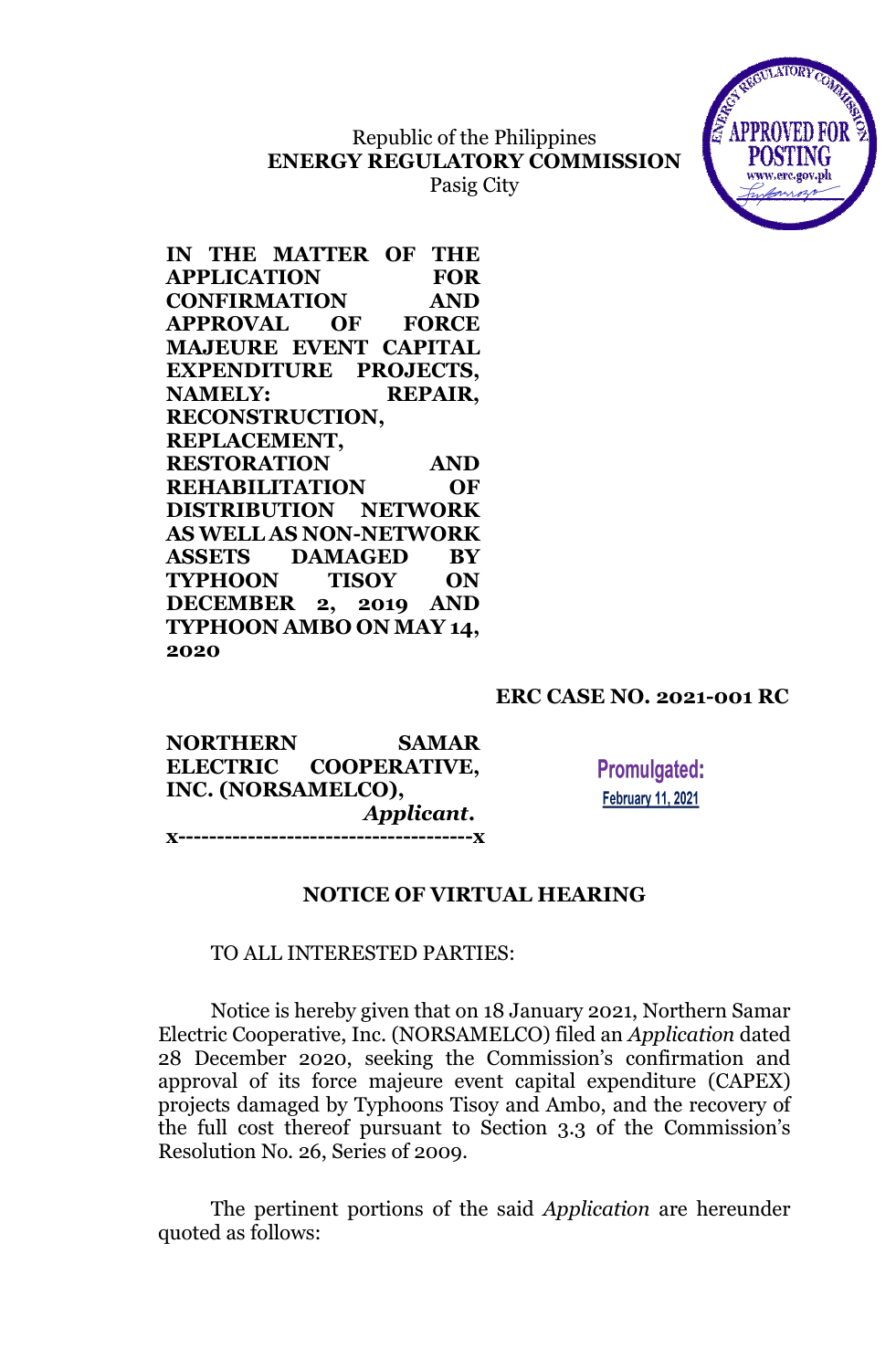- 1. NORSAMELCO is a non-stock, non-profit electric cooperative, duly organized and existing under and by virtue of the laws of the Republic of the Philippines, with principal office at Brgy. Magsaysay, Bobon, Northern Samar;
- 2. It holds an exclusive franchise from the National Electrification Commission to operate an electric light and power distribution service in all the municipalities of the province of Northern Samar, namely: San Isidro, Victoria, Allen, Lavezares, Rosario, San Jose, Bobon, Lope de Vega, Mondragon, Catarman, San Vicente, Capul, San Antonio, Biri, San Roque, Pambujan, Silvino Lobos, Laoang, Catubig, Las Navas, Palapag, Mapanas, Gamay and Lapinig*.*

### **LEGAL BASIS FOR THE APPLICATION**

3. This application is being filed pursuant to Section 3.3 of ERC Resolution No. 26, Series of 2009, which provides that if a Force Majeure or Fortuitous Event, as the case may be, occurs, the regulated entity shall seek the ERC's confirmation of the implementation of capital expenditure projects arising from such event.

#### **THE FORCE MAJEURE EVENTS**

### **A. TYPHOON TISOY**

- 4. Typhoon Kammuri, known in the Philippines as Typhoon Tisoy, was a powerful typhoon. In the 12th severe weather bulletin issued by PAGASA on December 02, 2019, it was reported that prior to its first landfall, the southern eye wall of Typhoon Tisoy brought violent winds and intense rainfall over the province of Northern Samar. Hours later, Tisoy made its first landfall near Gubat, Sorsogon with winds equivalent to a Category 4 hurricane;
- 5. In Northern Samar, winds were reported to reach up to 135 km/h (84 mph) with a total accumulated rainfall of 605.5 mm (23.8 inches) within the course of 24 hours on December 2. On December 4, 2019, the whole province was declared under a State of Calamity due to the massive destruction along with widespread flooding, damaged houses, landslides and weak communication signal. 224,171 individuals were affected by the typhoon, about 28,577 houses were damaged while an additional 3,774 were washed out by extreme flooding.

### **B. TYPHOON AMBO**

6. Tropical Depression Ambo with international name "Vongfong", battered parts of the northern Philippines with torrential rain and high winds as it made landfall across several areas in the region;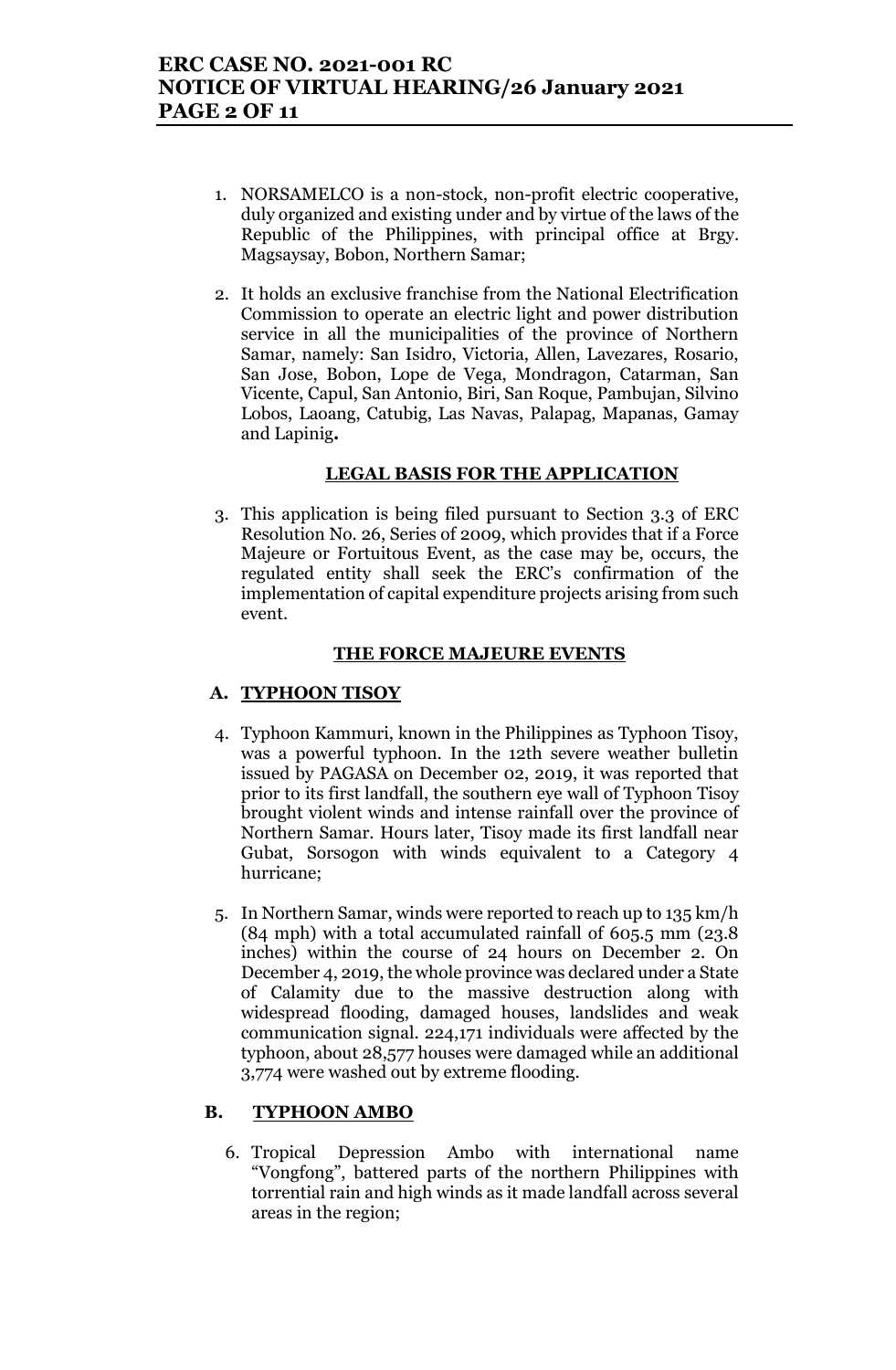## **ERC CASE NO. 2021-001 RC NOTICE OF VIRTUAL HEARING/26 January 2021 PAGE 3 OF 11**

- 7. Based on the severe weather bulletin of PAGASA, as of 4:00 A.M. of May 14, 2020 Ambo was 230 kilometers east of Catarman, Northern Samar packing maximum sustained winds of 150 kilometers per hour and gustiness of up to 185 kilometers per hour, and moving west at the speed of 15 kilometers per hour. Ambo made landfall over the northern part of Northern Samar on the same day, with violent winds and heavy to torrential rains of the eyewall region began affecting the whole Northern Samar and the northern portions of Samar and Eastern Samar. TCWS No. 3 (Winds of greater than 121 kph up to 170 kph) was experienced for at least of 18 hours or more;
- 8. The twenty-four towns of Northern Samar suffered power outages due to damaged power transmission lines. The hardesthit areas were the towns of Bobon, Laoang, Lope de Vega, and Mondragon. The loss of power in the province was due to toppled and leaning structures along Palanas Cara-Catarman-Allen-Lao-ang 69kV line of the NGCP.
- 9. Due to the damage brought by the onslaught of the typhoon, the whole province of Northern Samar was declared under a State of Calamity.

### **COMPLIANCE WITH NOTICE REQUIREMENTS**

- 10.In compliance with Section 3.3 of ERC Resolution No. 26, Series of 2009, on February 28, 2020, NORSAMELCO submitted to the Honorable Commission a Notice of Force Majeure Event pertaining to the damages sustained from the onslaught of Typhoon Tisoy;
- 11. Foregoing Resolution further requires that the corresponding Force Majeure Event CAPEX Application should be filed within thirty (30) days from submission of the Notice. However, due to the national government's declaration placing the entire country under Community Quarantines several times due to the COVID-19 crisis that has plagued the world, the Honorable Commission issued advisories extending the submission of all compliances and applications until sixty (60) days from April 30, 2020;
- 12. Unfortunately, while the rehabilitation activities were on-going, NORSAMELCO's franchise area was again hit by another strong typhoon on May 14, 2020, Typhoon Ambo. Some of the distribution lines and facilities undergoing rehabilitation from Typhoon Tisoy were again destroyed by Typhoon Ambo. As a result of the double damage sustained by the same assets, NORSAMELCO could not determine the exact cost of restoration and rehabilitation of the damages of Typhoon Tisoy hence, the cooperative could not finalize its force majeure event CAPEX application within the given timeline.
- 13. As NORSAMELCO was likewise in the process of assessing the damages caused by Typhoon Ambo, on June 22, 2020, it submitted a letter to the Honorable Commission appealing for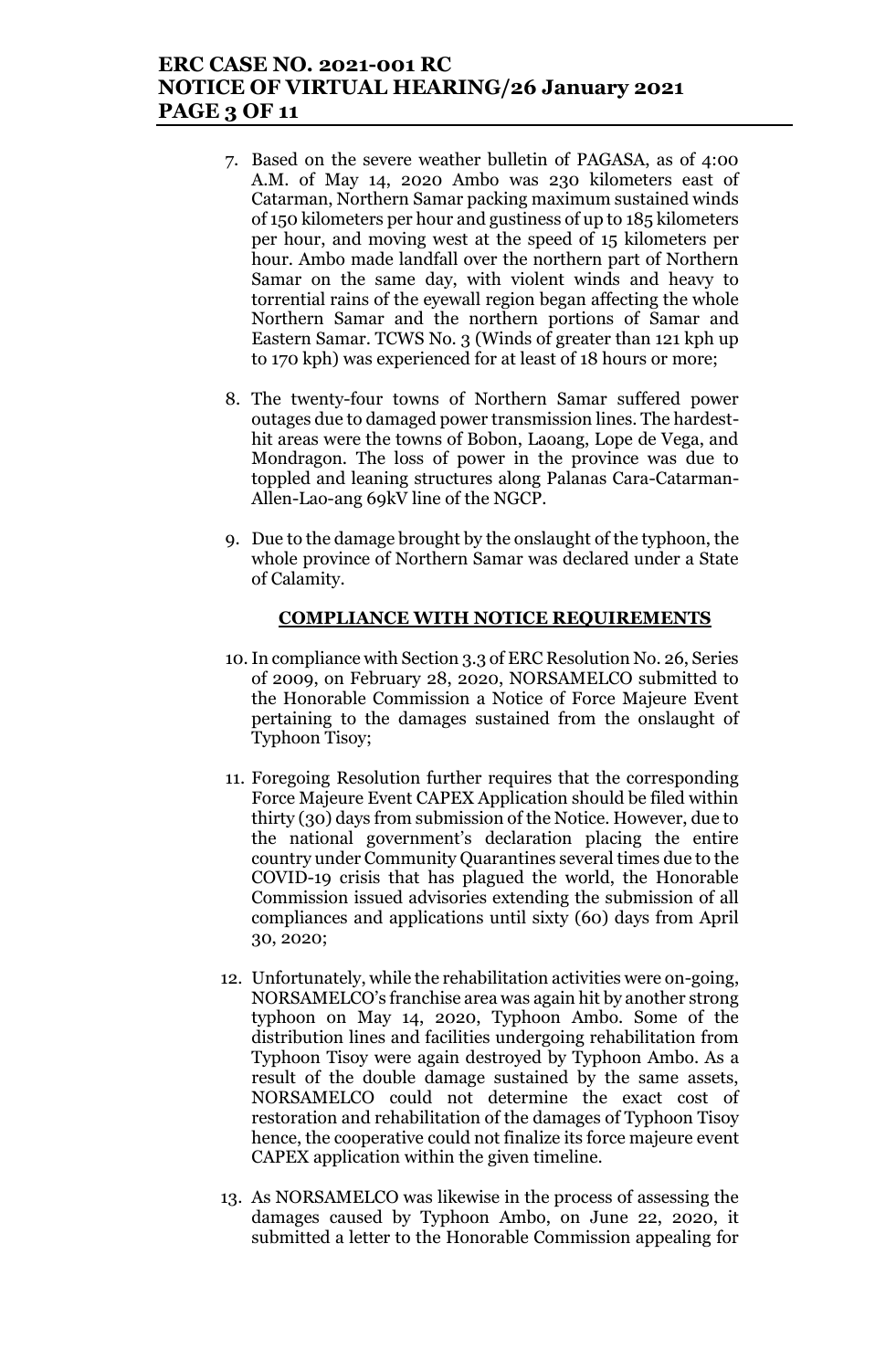## **ERC CASE NO. 2021-001 RC NOTICE OF VIRTUAL HEARING/26 January 2021 PAGE 4 OF 11**

more time to file the application relative to Typhoon Tisoy and further, in view of the close proximity of the occurrences of Typhoons Tisoy and Ambo and their common destruction to its assets, it likewise sought permission to file a joint Force Majeure Event CAPEX Application pertaining to the two typhoons.

14. In the meantime, the cooperative submitted to the Honorable Commission's Regulatory Operations Service-Standards Division (ROS-SD) its supporting data for the application for its review. On December 2, 2020, the cooperative received a clearance from the ROS-SD permitting the filing of a joint application. Hence, on 17 December 2020, the cooperative submitted to the Honorable Commission its updated Notice of Force Majeure Event pertaining to Typhoons Tisoy and Ambo.

#### **DESCRIPTION OF THE PROJECTS**

15. The Force Majeure Capital Expenditure Projects subject of the instant application consist of the repair, reconstruction, replacement, restoration and rehabilitation of the distribution lines, transformers, kWh meters, as well as non-network assets damaged by Typhoon Tisoy on December 2, 2019 and Typhoon Ambo on May 14, 2020.

#### **PROJECT COST**

16. The total cost for the repair, reconstruction, replacement, restoration and rehabilitation of the damages sustained from Typhoon Tisoy and Typhoon Ambo is in the amount of One Hundred Thirty Eight Million Nine Hundred Ninety Three Thousand Five Hundred Fifty Three and 10/100 (PhP138,993,553.10) as shown in the table below.

| Project                                                                                                             |                                                                                                                                     |                |  |  |  |
|---------------------------------------------------------------------------------------------------------------------|-------------------------------------------------------------------------------------------------------------------------------------|----------------|--|--|--|
| <b>Type</b><br><b>Project Description</b>                                                                           |                                                                                                                                     | Amount (PhP)   |  |  |  |
| <b>Typhoon Tisoy</b>                                                                                                |                                                                                                                                     |                |  |  |  |
| <b>Network</b><br>Project                                                                                           | Emergency restoration of distribution lines<br>and replacement damaged of kilowatt-<br>hour meters                                  | 95,608,507.49  |  |  |  |
| Non-<br><b>Network</b><br>Project                                                                                   | Emergency restoration of the main office<br>building, warehouse and motorpool and<br>5,638,086.0000<br>replacement of ICT equipment |                |  |  |  |
| Total                                                                                                               |                                                                                                                                     |                |  |  |  |
| <b>Typhoon Ambo</b>                                                                                                 |                                                                                                                                     |                |  |  |  |
| <b>Network</b><br>Project                                                                                           | Emergency restoration and rehabilitation<br>of distribution lines and replacement of<br>damaged kilowatt-hour meters                | 37,069,752.61  |  |  |  |
| Non-<br>Emergency restoration of the main office.<br><b>Network</b><br>building, warehouse and motorpool<br>Project |                                                                                                                                     | 677,207.00     |  |  |  |
| Total                                                                                                               |                                                                                                                                     | 37,746,959.61  |  |  |  |
|                                                                                                                     | Grand Total (Typhoons Tisoy and Ambo)                                                                                               | 138,993,553.10 |  |  |  |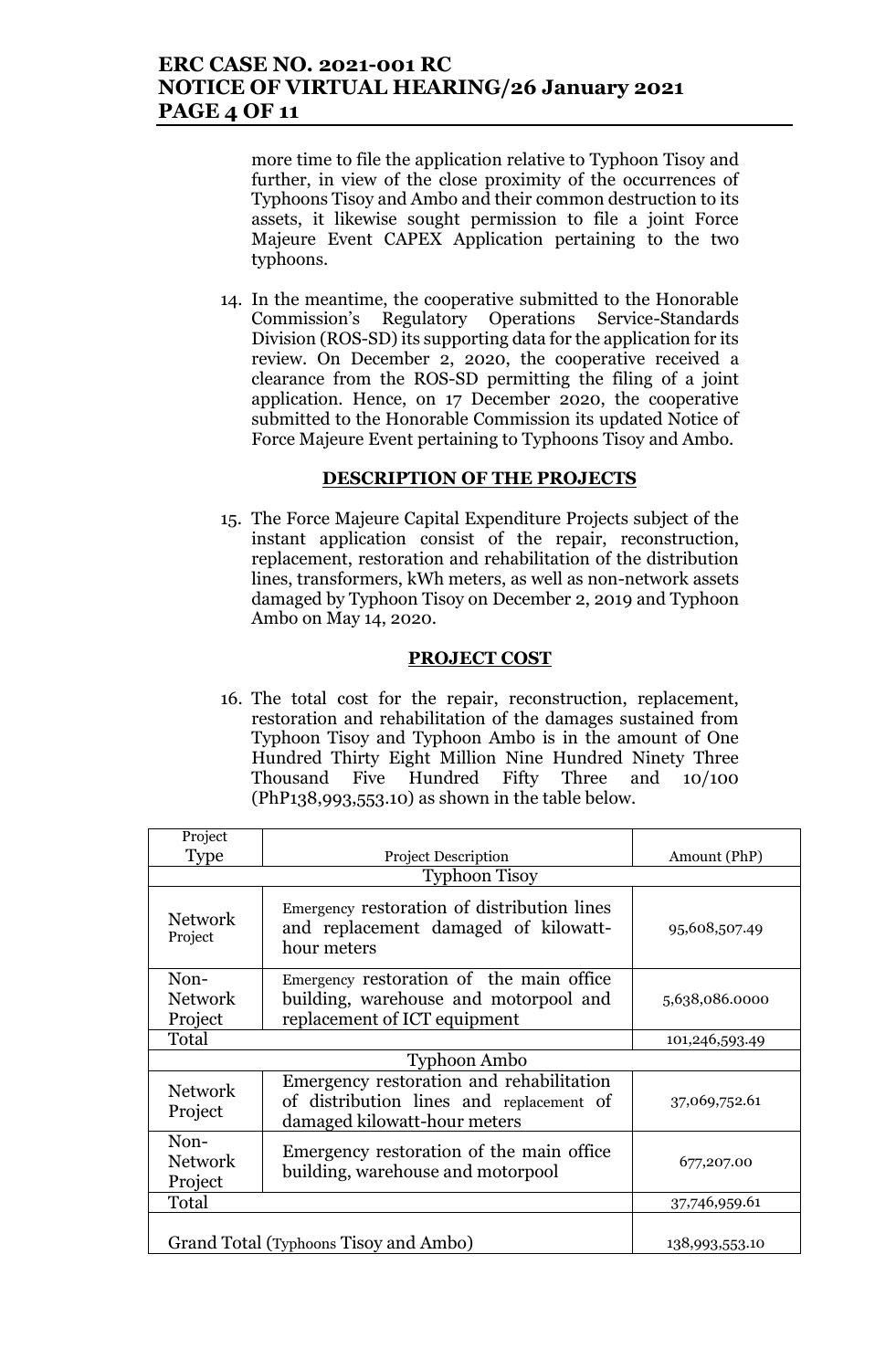#### **PROJECT SCHEDULES**

#### **A. TYPHOON TISOY**

- 17. The National Grid Corp. of the Phils. (NGCP) transmission lines to Northern Samar suffered damages from the typhoon, putting the entire coverage area of NORSAMELCO in total blackout starting December 02, 2019. The cooperative started restoring power lines immediately after the typhoon left, starting with clearing of obstructions along the national highway where primary distribution lines are situated.
- 18. Through the assistance of Region 8 Task Force Kapatid, distribution lines were reconstructed and power was gradually restored by December 08, 2019 and all sitios were energized by February 2020. Only the consumers whose houses were not considered safe for reconnection were not energized.
- 19. However, although sitios have been energized, NORSAMELCO has yet to continue rebuilding its distribution lines considering that certain parts of the distribution system were energized only temporarily in order to restore power immediately. To replace temporarily solved distribution lines, the cooperative needs additional budget for the "build back better" program to ensure more resilient distribution lines, considering NORSAMELCO's locaation (sic) is in a typhoon prone area.

#### **B. TYPHOON AMBO**

- 20. NORSAMELCO was disconnected from the NGCP Calbayog Switching Station due to the onslaught of Typhoon Ambo and all its substations were energized only after two days. Considering the extent of the damage, it took two weeks to completely energize the twenty-four municipalities of Northern Samar. Restoration of lines was fast tracked with the help of Region 8 Task Force Kapatid consisting of linemen and equipment provided by electric Cooperatives within Eastern Visayas Region such as LEYECO II, LEYECO III, DORELCO, LEYECO V, SAMELCO I and SAMELCO II.
- 21. While the municipality centers were energized, energization of barangays under lateral lines were completed only by July 5, 2020 due to the fact that houses which were damaged but were not immediately rebuilt were not allowed to be connected to prevent electrocution and other injuries caused by faulty wirings.

### **JUSTIFICATIONS AND BENEFITS TO BE DELIVERED BY THE PROJECTS**

22. The projects were pursued by NORSAMELCO in order to restore power in the entire coverage area and enable the delivery of continuous, reliable, safe and efficient service to its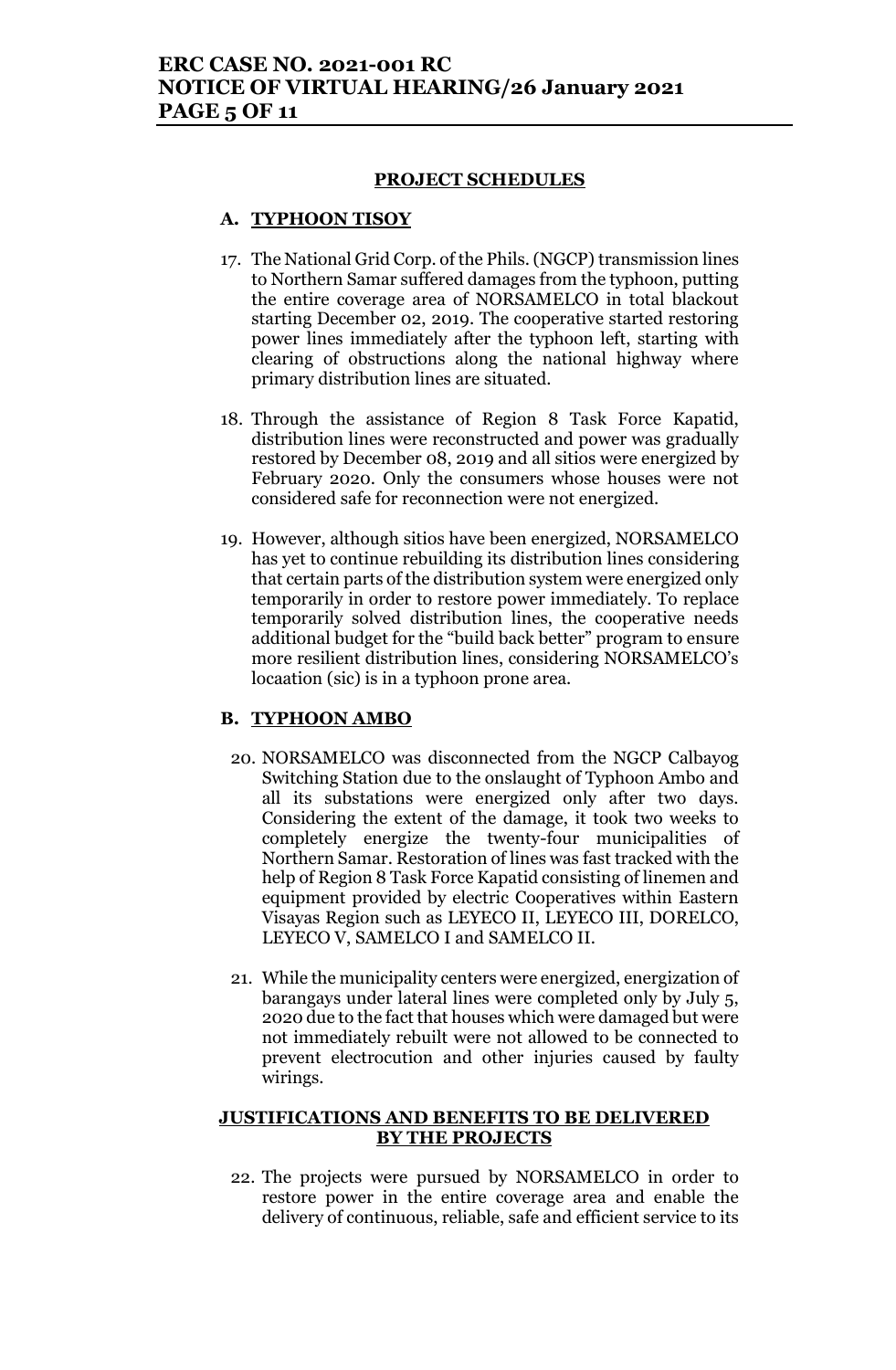consumers. It was also intended to restore the safety and protection of the cooperative's entire distribution system;

23. The mandate and mission of NORSAMELCO being the sole supplier of electricity in the whole province of Northern Samar to electrify all corners of the province, is indispensable. Its justification is obligatory and immediate considering its necessity to the power-consuming public. The repair, reconstruction, restoration and rehabilitation of the damaged electric power infrastructure outline the existence of the distribution utilities being the shippers of electricity necessary to improve the lives of people in the community.

#### **PROJECT FINANCING PLAN**

- 24. For Typhoon Tisoy, the project cost is in the amount of PhP101,246,593.49. Out of this cost, the National Electrification Administration (NEA) extended a calamity loan in the amount of PhP20,505,984.01. Subsequently, a portion of the calamity loan in the amount of PhP14,085,019.80 was converted into a subsidy, while the remainder of PhP6,420,964.21 remains as calamity loan at 3.25% interest per annum payable in 10 years. The remaining project cost of PhP80,740,609.48 is due to suppliers of materials and overheads during the restoration and rehabilitation activities.
- 25. For Typhoon Ambo, the project cost is in the amount of PhP37,746,959.61. For the restoration activities, NORSAMELCO obtained materials from suppliers. It has a pending appeal to obtain a calamity subsidy from the government to pay off said suppliers.
- 26. Obligations to suppliers are being paid on monthly installments from the cooperative's collections of Reinvestment Fund for Sustainable Capital Expenditure (RFSC) as well as from its general funds. As of December 2020, the outstanding obligation amounts to PhP34,454,312.34.

#### **INDICATIVE RATE IMPACT**

27. The impact on the RFSC pertaining to the combined actual inventory of damage caused by Typhoon Tisoy and Typhoon Ambo will cause an increase in the existing RFSC rate of P0.4004/kWh from years 2020 to 2023. It is estimated that in 2020 there will an increase of P1.0663/kWh; in 2021, an increase of P0.7779/kWh; in 2022, an increase of P0.5010/kWh; and in 2023, an increase of P0.2342/kWh. It is calculated that from 2024 and onwards, there will be no increase in the RFSC. The table below illustrates the impact on the RFSC pertaining to the instant application.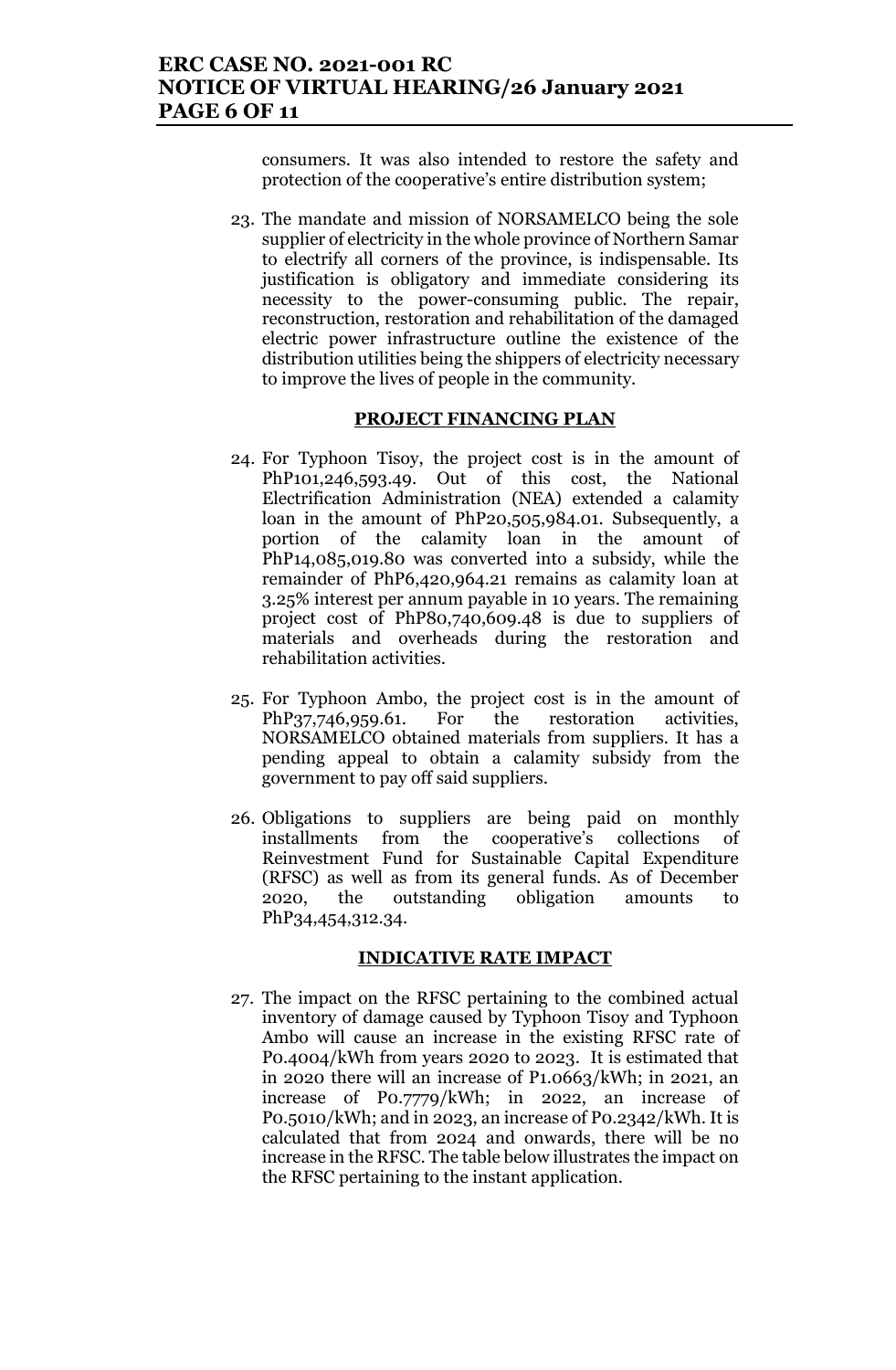# **ERC CASE NO. 2021-001 RC NOTICE OF VIRTUAL HEARING/26 January 2021 PAGE 7 OF 11**

| <b>Actual Energy</b><br>Sales, KWh<br>107,158,721<br>123,155,616<br>131,220,115<br>139,260,721<br>147,246,458<br>115, 112, 751<br>155,156,296<br>Existing<br>RFSC, P/KWh<br>0.4004<br>0.4004<br>0.4004<br>0.4004<br>0.4004<br>0.4004<br>0.4004<br><b>Beginning RFSC</b><br>Balance<br>(119, 136, 621.81)<br>(114, 266, 854.26)<br>(89, 546, 855.86)<br>(61, 703, 105.15)<br>(30, 727, 200.01)<br>3,371,579.96<br>40,571,924.33<br><b>CASH INFLOWS</b><br>Current year<br><b>RFSC</b> Collection<br>41,619,161.38<br>44,708,411.20<br>47,832,163.52<br>50,964,317.94<br>54,087,192.78<br>57,188,757.17<br>60,260,843.58<br>50% Income on<br>leased properties<br>711,468.34<br>711,468.34<br>711,468.34<br>711,468.34<br>711,468.34<br>711,468.34<br>711,468.34<br>Gov't Subsidy-<br><b>Typhoon Tisoy</b><br>14,085,019.80<br>Proposed loan<br>proceeds from<br>financial institution<br>for this application<br>Typhoon Tisoy and | 162,976,114<br>0.4004<br>83,049,295.42<br>63,297,966.96<br>711,468.34 |
|-----------------------------------------------------------------------------------------------------------------------------------------------------------------------------------------------------------------------------------------------------------------------------------------------------------------------------------------------------------------------------------------------------------------------------------------------------------------------------------------------------------------------------------------------------------------------------------------------------------------------------------------------------------------------------------------------------------------------------------------------------------------------------------------------------------------------------------------------------------------------------------------------------------------------------------|-----------------------------------------------------------------------|
|                                                                                                                                                                                                                                                                                                                                                                                                                                                                                                                                                                                                                                                                                                                                                                                                                                                                                                                                   |                                                                       |
|                                                                                                                                                                                                                                                                                                                                                                                                                                                                                                                                                                                                                                                                                                                                                                                                                                                                                                                                   |                                                                       |
|                                                                                                                                                                                                                                                                                                                                                                                                                                                                                                                                                                                                                                                                                                                                                                                                                                                                                                                                   |                                                                       |
|                                                                                                                                                                                                                                                                                                                                                                                                                                                                                                                                                                                                                                                                                                                                                                                                                                                                                                                                   |                                                                       |
|                                                                                                                                                                                                                                                                                                                                                                                                                                                                                                                                                                                                                                                                                                                                                                                                                                                                                                                                   |                                                                       |
|                                                                                                                                                                                                                                                                                                                                                                                                                                                                                                                                                                                                                                                                                                                                                                                                                                                                                                                                   |                                                                       |
|                                                                                                                                                                                                                                                                                                                                                                                                                                                                                                                                                                                                                                                                                                                                                                                                                                                                                                                                   |                                                                       |
|                                                                                                                                                                                                                                                                                                                                                                                                                                                                                                                                                                                                                                                                                                                                                                                                                                                                                                                                   |                                                                       |
|                                                                                                                                                                                                                                                                                                                                                                                                                                                                                                                                                                                                                                                                                                                                                                                                                                                                                                                                   |                                                                       |
| Ambo                                                                                                                                                                                                                                                                                                                                                                                                                                                                                                                                                                                                                                                                                                                                                                                                                                                                                                                              |                                                                       |
| Loan proceeds from<br>financial institution<br>from this application                                                                                                                                                                                                                                                                                                                                                                                                                                                                                                                                                                                                                                                                                                                                                                                                                                                              |                                                                       |
| <b>Typhoon Tisoy</b><br>6,420,964.21                                                                                                                                                                                                                                                                                                                                                                                                                                                                                                                                                                                                                                                                                                                                                                                                                                                                                              |                                                                       |
| Loan proceeds from<br>financial institution<br>from pending<br><b>CAPEX</b>                                                                                                                                                                                                                                                                                                                                                                                                                                                                                                                                                                                                                                                                                                                                                                                                                                                       |                                                                       |
| applications<br>Typhoon Nona ERC<br>Case#                                                                                                                                                                                                                                                                                                                                                                                                                                                                                                                                                                                                                                                                                                                                                                                                                                                                                         |                                                                       |
| <b>Total Cash Inflows</b><br>62,836,613.73<br>45,419,879.54<br>48,543,631.86<br>51,675,786.28<br>54,798,661.12<br>57,900,225.51<br>60,972,311.92                                                                                                                                                                                                                                                                                                                                                                                                                                                                                                                                                                                                                                                                                                                                                                                  | 64,009,435.30                                                         |
| <b>AVAILABLE</b><br><b>CASH FOR</b>                                                                                                                                                                                                                                                                                                                                                                                                                                                                                                                                                                                                                                                                                                                                                                                                                                                                                               |                                                                       |
| <b>DISBURSEMENT</b><br>(56,300,008.08)<br>(68, 846, 974.71)<br>(41,003,224.00)<br>(10,027,318.87)<br>24,071,461.11<br>61,271,805.48<br>101,544,236.25                                                                                                                                                                                                                                                                                                                                                                                                                                                                                                                                                                                                                                                                                                                                                                             | 147,058,730.72                                                        |
| CASH<br><b>OUTFLOWS</b>                                                                                                                                                                                                                                                                                                                                                                                                                                                                                                                                                                                                                                                                                                                                                                                                                                                                                                           |                                                                       |
| Proposed CAPEX<br>requirement                                                                                                                                                                                                                                                                                                                                                                                                                                                                                                                                                                                                                                                                                                                                                                                                                                                                                                     |                                                                       |
| <b>Typhoon Tisoy</b>                                                                                                                                                                                                                                                                                                                                                                                                                                                                                                                                                                                                                                                                                                                                                                                                                                                                                                              |                                                                       |
| Typhoon Ambo<br>37,746,959.61                                                                                                                                                                                                                                                                                                                                                                                                                                                                                                                                                                                                                                                                                                                                                                                                                                                                                                     |                                                                       |
| Proposed CAPEX<br>requirement from<br>pending CAPEX<br>pplication (sic)                                                                                                                                                                                                                                                                                                                                                                                                                                                                                                                                                                                                                                                                                                                                                                                                                                                           |                                                                       |
| Proposed annual                                                                                                                                                                                                                                                                                                                                                                                                                                                                                                                                                                                                                                                                                                                                                                                                                                                                                                                   |                                                                       |
| Capex Amortization<br>from this CAPEX<br>application                                                                                                                                                                                                                                                                                                                                                                                                                                                                                                                                                                                                                                                                                                                                                                                                                                                                              |                                                                       |
| Approved Annual<br>Capex Amortization<br>from this CAPEX<br>application                                                                                                                                                                                                                                                                                                                                                                                                                                                                                                                                                                                                                                                                                                                                                                                                                                                           |                                                                       |
| <b>Typhoon Tisoy</b><br>763,097<br>763,097<br>763,097<br>763,097<br>763,097<br>763,097                                                                                                                                                                                                                                                                                                                                                                                                                                                                                                                                                                                                                                                                                                                                                                                                                                            | 763,097                                                               |
| Approved Annual<br>Capex Amortization<br>from pending<br>CAPEX application                                                                                                                                                                                                                                                                                                                                                                                                                                                                                                                                                                                                                                                                                                                                                                                                                                                        |                                                                       |
| Typhoon<br>Ruby<br><b>ERC</b> Case#<br>4,409,881<br>4,409,881<br>4,409,881<br>4,409,881<br>4,409,881<br>4,409,881<br>2,204,940                                                                                                                                                                                                                                                                                                                                                                                                                                                                                                                                                                                                                                                                                                                                                                                                    |                                                                       |
| Typhoon Nona ERC<br>Case#<br>15,526,904<br>15,526,904<br>15,526,904<br>15,526,904<br>15,526,904<br>15,526,904<br>15,526,904                                                                                                                                                                                                                                                                                                                                                                                                                                                                                                                                                                                                                                                                                                                                                                                                       | 5,694,583                                                             |
| Other Fees<br>Relative to Capex<br>Application                                                                                                                                                                                                                                                                                                                                                                                                                                                                                                                                                                                                                                                                                                                                                                                                                                                                                    |                                                                       |
| Proposed ERC<br>permit fees from                                                                                                                                                                                                                                                                                                                                                                                                                                                                                                                                                                                                                                                                                                                                                                                                                                                                                                  |                                                                       |
| <b>Typhoon Tisoy</b>                                                                                                                                                                                                                                                                                                                                                                                                                                                                                                                                                                                                                                                                                                                                                                                                                                                                                                              |                                                                       |
| Typhoon Ambo<br>283,102.20                                                                                                                                                                                                                                                                                                                                                                                                                                                                                                                                                                                                                                                                                                                                                                                                                                                                                                        |                                                                       |
| <b>TOTAL CASH</b><br><b>OUTFLOWS</b><br>57,966,846.18<br>20,699,881.14<br>20,699,881.14<br>20,699,881.14<br>20,699,881.14<br>20,699,881.14<br>18,494,940.84                                                                                                                                                                                                                                                                                                                                                                                                                                                                                                                                                                                                                                                                                                                                                                       | 6,457,679.43                                                          |
| <b>CASH BALANCE</b><br>ENDING, PHp.<br>Excess/(Shortfall)<br>(114, 266, 854.26)<br>(89, 546, 855.86)<br>(61,703,105.15)<br>(30,727,200.01)<br>3,371,579.96<br>40,571,924.33<br>83,049,295.42                                                                                                                                                                                                                                                                                                                                                                                                                                                                                                                                                                                                                                                                                                                                      | 140,601,051.29                                                        |
| <b>RATE IMPACT</b><br>(1.0663)<br>(0.2342)<br>0.2755<br>0.5353<br>(0.7779)<br>(0.5010)<br>0.0242<br>ON RFSC P/KWh                                                                                                                                                                                                                                                                                                                                                                                                                                                                                                                                                                                                                                                                                                                                                                                                                 |                                                                       |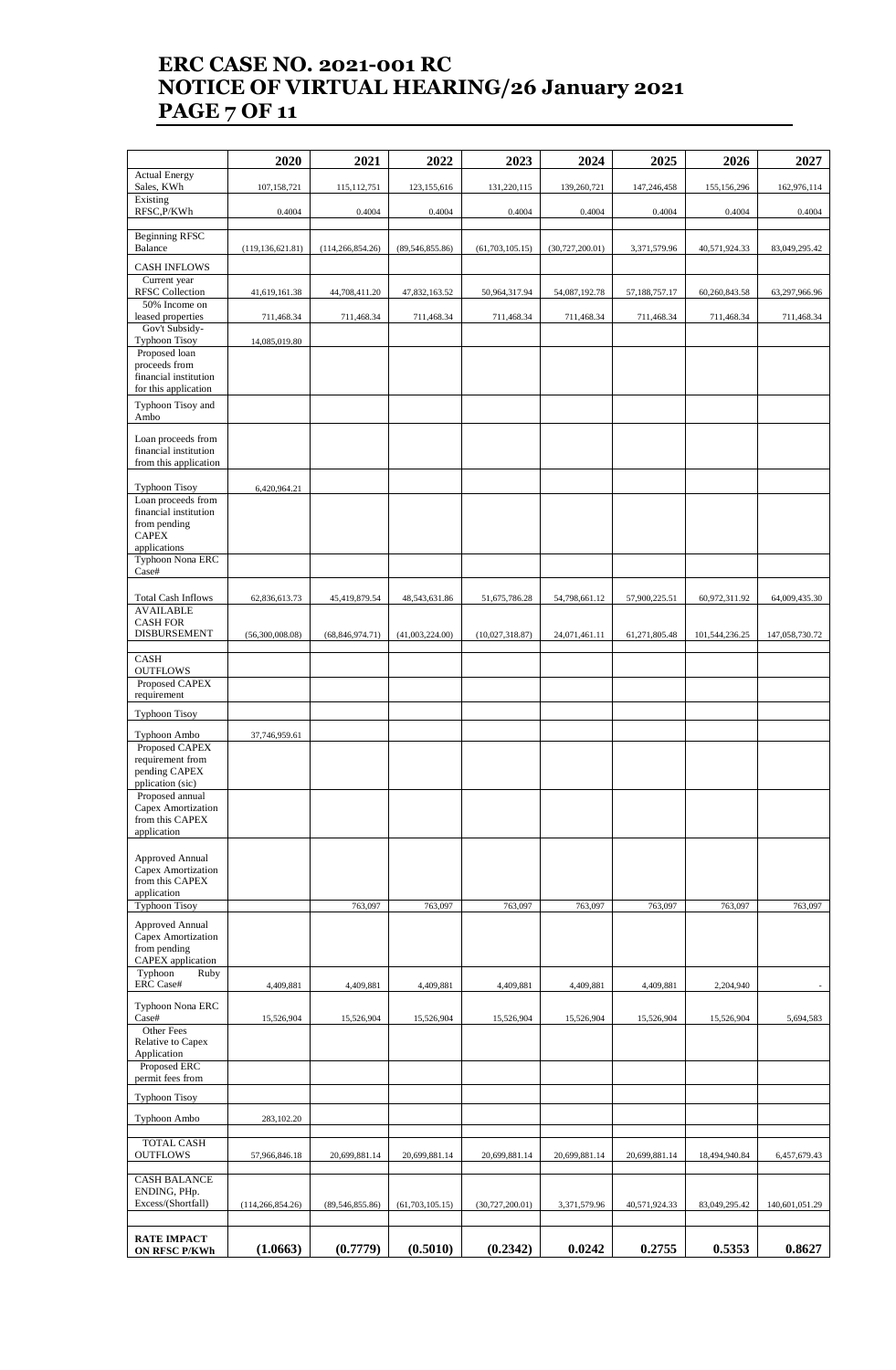## **ERC CASE NO. 2021-001 RC NOTICE OF VIRTUAL HEARING/26 January 2021 PAGE 8 OF 11**

#### **COMPLIANCE WITH DOCUMENTARY AND PRE-FILING REQUIREMENTS**

15. Finally, in compliance with the documentary requirements under ERC Resolution 26, Series of 2009 and ERC Rules of Practice and Procedure, NORSAMELCO is submitting herewith the following documents which are being made integral parts hereof, to wit:

| <b>Markings</b> | Nature of Document                                        |  |  |
|-----------------|-----------------------------------------------------------|--|--|
| Annexes         | Notice of Force Majeure Event (Re: Typhoon Tisoy) dated   |  |  |
| $\mathsf{A}$    | February 28, 2020                                         |  |  |
| $A-1$           | Letter to the Energy Regulatory Commission dated June     |  |  |
|                 | 22, 2020 (Re: Typhoons Tisoy and Ambo)                    |  |  |
| $A-2$           | Updated Notice of Force Majeure Events (Re: Typhoons      |  |  |
|                 | Tisoy and Ambo) dated December 17, 2020                   |  |  |
|                 |                                                           |  |  |
| Annex           | Write up on the Force Majeure Event Capital Expenditure   |  |  |
| B               | Projects                                                  |  |  |
| C and           | Proof of furnishing copies of the Application to the      |  |  |
| series          | Sangguniang Bayan of Bobon and Sangguniang                |  |  |
|                 | Panlalawigan of Northern Samar                            |  |  |
|                 |                                                           |  |  |
| D and           | Proof of publication of the Application in a newspaper of |  |  |
| series          | general circulation                                       |  |  |

#### **PRAYER**

**WHEREFORE,** premises considered, NORSAMELCO respectfully prays of this Honorable Commission that after due notice and hearing, the repair, reconstruction, restoration, replacement and rehabilitation of its distribution network as well as non-network assets damaged by the onslaught of Typhoon Tisoy on December 2, 2019 and Typhoon Ambo on May 14, 2020 be confirmed and approved, and the cooperative be allowed to recover the full cost thereof.

Other reliefs, just and equitable in the premises, are likewise prayed for.

The Commission has set the instant *Application* for the determination of compliance with the jurisdictional requirements, expository presentation, Pre-trial Conference, and presentation of evidence on the following dates and online platform for the conduct thereof, pursuant to Resolution No. 09, Series 0f 2020<sup>1</sup> , dated 24 September 2020:

 $\overline{a}$ 

<sup>&</sup>lt;sup>1</sup> A Resolution Adopting the Guidelines Governing Electronic Applications, Filings and Virtual Hearings Before the Energy Regulatory Commission.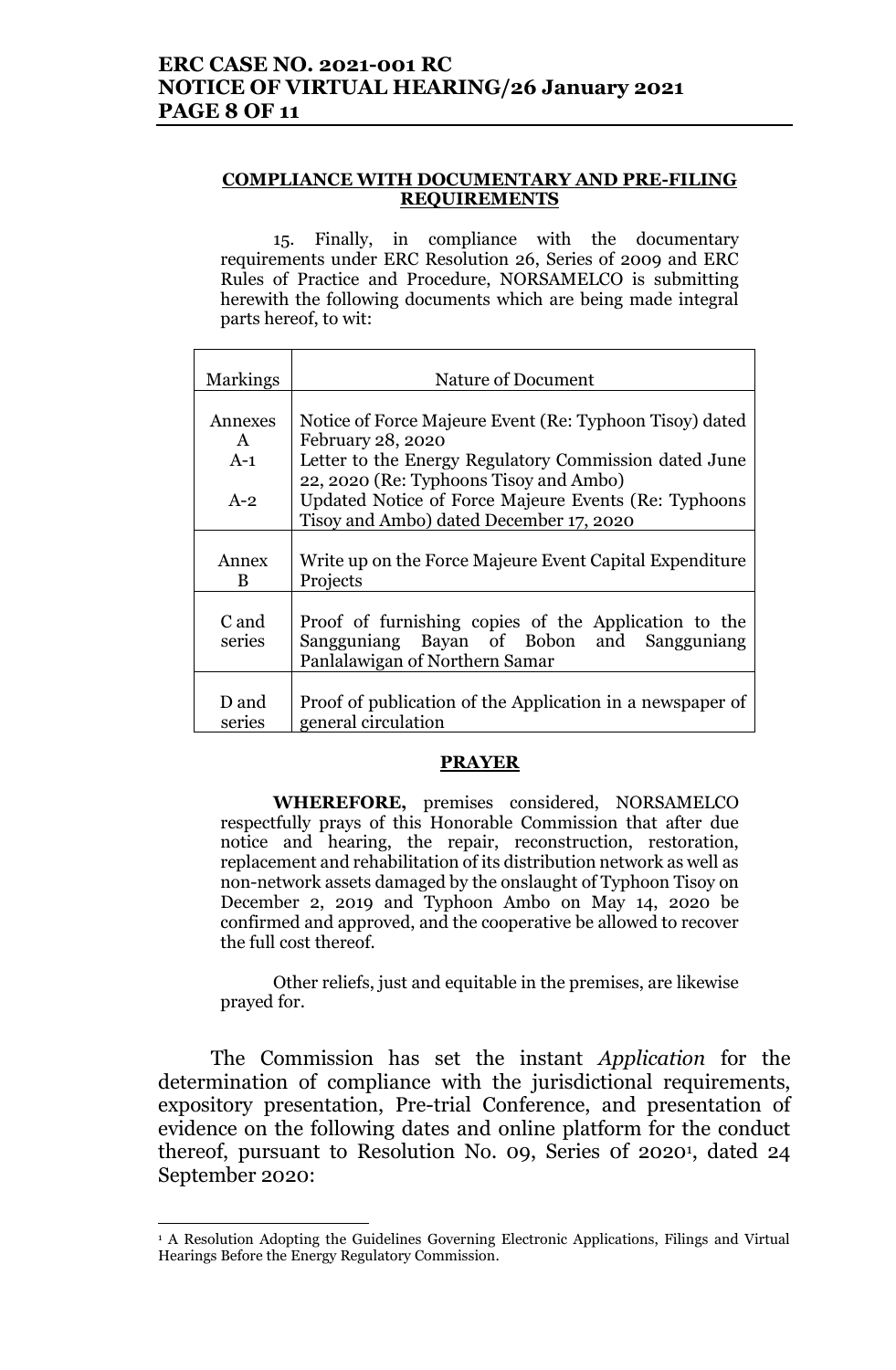## **ERC CASE NO. 2021-001 RC NOTICE OF VIRTUAL HEARING/26 January 2021 PAGE 9 OF 11**

| Date                                                                                    | <b>Platform</b>        |                                                                                                                |
|-----------------------------------------------------------------------------------------|------------------------|----------------------------------------------------------------------------------------------------------------|
|                                                                                         |                        | <b>Activity</b>                                                                                                |
| <b>31 March 2021</b><br>(Wednesday) at nine<br>o'clock in the<br>morning<br>(9:00 A.M.) | <b>Microsoft Teams</b> | Determination of<br>compliance with<br>jurisdictional<br>requirements and<br><b>Expository</b><br>Presentation |
| 07 April 2021<br>(Wednesday) at nine<br>o'clock in the<br>morning<br>(9:00 A.M.)        | <b>Application</b>     | <b>Pre-trial Conference</b><br>and Presentation of<br>Evidence                                                 |

Any interested stakeholder may submit its comments and/or clarifications at least one (1) calendar day prior to the scheduled virtual hearing, via electronic mail (e-mail) at docket@erc.ph and records@erc.gov.ph, copy furnish the Legal Service through legal@erc.ph. The Commission shall give priority to the stakeholders who have duly submitted their respective comments and/or clarifications, to discuss the same and propound questions during the course of the expository presentation.

Moreover, all persons who have an interest in the subject matter of the instant case may become a party by filing with the Commission via e-mail at docket@erc.ph and records@erc.gov.ph, copy furnish the Legal Service through  $\frac{\text{legal@erc.ph}}{\text{Real@erc.ph}}$ , a verified Petition to Intervene at least five (5) calendar days prior to the date of the initial virtual hearing and subject to the requirements under Rule 9 of the 2006 ERC Rules of Practice and Procedure, indicating therein the docket number and title of the case and stating the following:

- 1) The petitioner's name, mailing address, and e-mail address;
- 2) The nature of petitioner's interest in the subject matter of the proceeding and the way and manner in which such interest is affected by the issues involved in the proceeding; and
- 3) A statement of the relief desired.

Likewise, all other persons who may want their views known to the Commission with respect to the subject matter of the case may file through e-mail at docket@erc.ph and records@erc.gov.ph, copy furnish the Legal Service through  $\text{legal@erc.ph},$  their Opposition or Comment thereon at least five (5) calendar days prior to the initial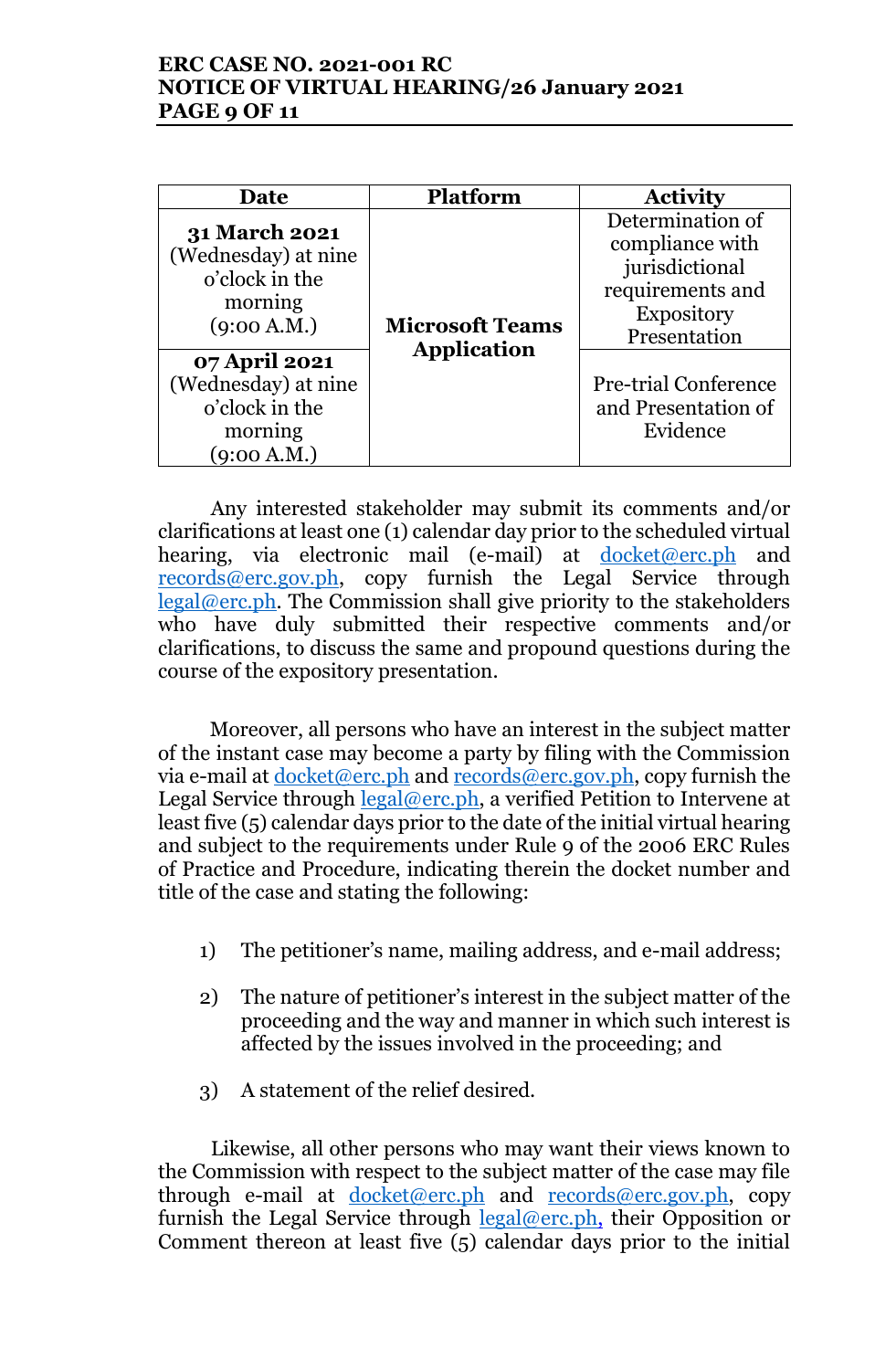virtual hearing and subject to the requirements under Rule 9 of the 2006 ERC Rules of Practice and Procedure. No particular form of Opposition or Comment is required, but the document, letter, or writing should contain the following:

- 1) The name, mailing address, and e-mail address of such person;
- 2) A concise statement of the Opposition or Comment; and
- 3) The grounds relied upon.

All such persons who wish to have a copy of the *Application* may request from Applicant that they be furnished with the same prior to the date of the initial hearing. Applicant is hereby directed to furnish all those making such request with copies of the *Application* and its attachments, through any of the available modes of service, upon their agreement, subject to the reimbursement of reasonable photocopying costs. Any such person may likewise examine the *Application* and other pertinent records filed with the Commission during the standard office hours. In the alternative, those persons who wish to have an electronic copy of the *Application* may request the Commission for the e-mail addresses of the Applicant by sending an e-mail to  $docket@erc.php$  and  $records@erc.gov.php$ , copy furnish the Legal</u> Service through  $\text{legal@erc.ph.}$  Nonetheless, any person may also access the *Application* as posted by the Commission in its official website at www.erc.gov.ph.

Finally, all interested persons may be allowed to join the scheduled virtual hearings by providing the Commission, thru legal.virtualhearings@erc.ph, with their respective e-mail addresses and indicating therein the case number of the instant *Application*. The Commission will send the access link/s to the aforementioned hearing platform within five (5) working days prior to the scheduled virtual hearings.

*(This space is intentionally left blank.)*